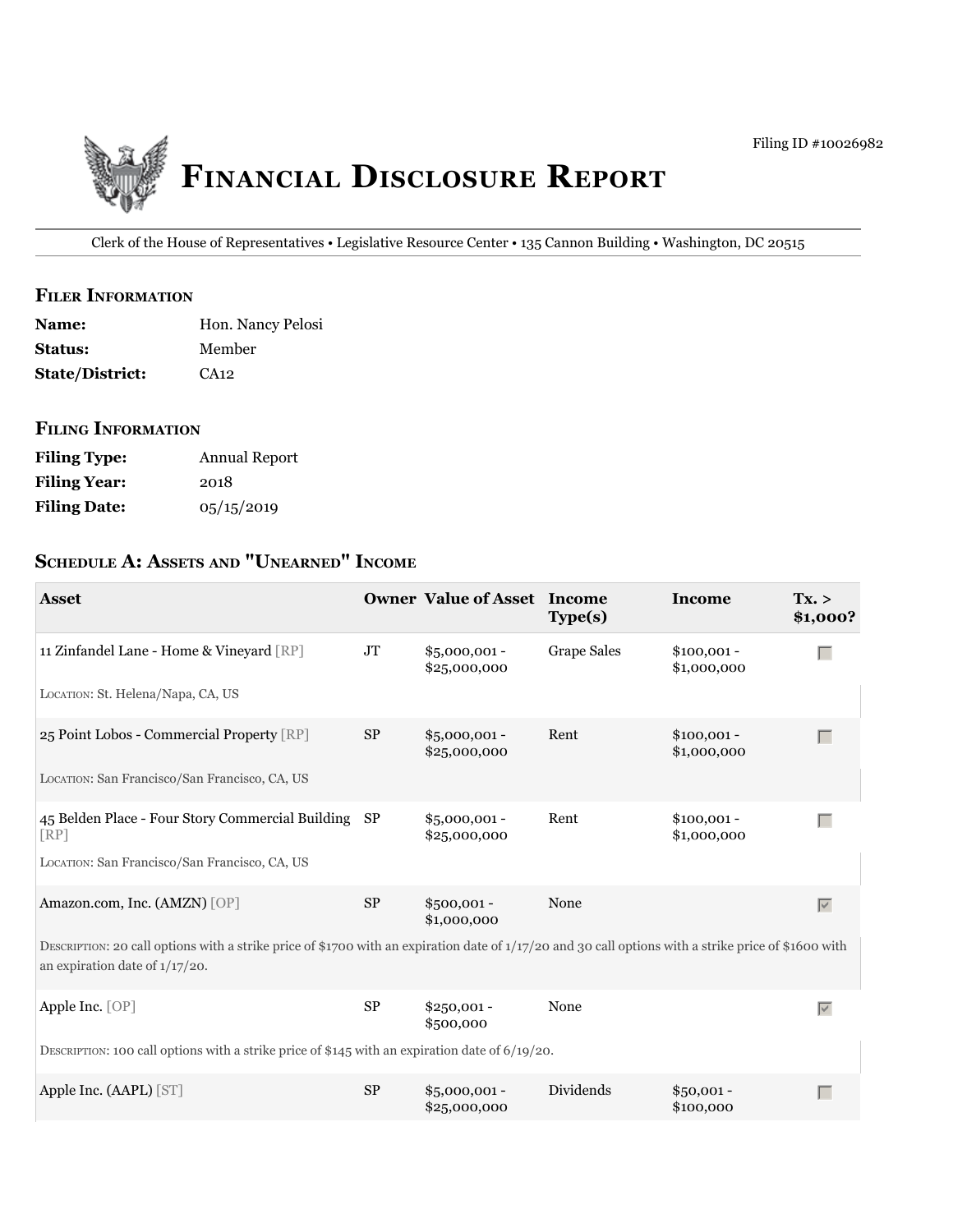| <b>Asset</b>                                                                                                            |            | <b>Owner Value of Asset Income</b> | Type(s)                     | Income                      | Tx. ><br>\$1,000? |
|-------------------------------------------------------------------------------------------------------------------------|------------|------------------------------------|-----------------------------|-----------------------------|-------------------|
| Aristotle LLC [OL]                                                                                                      | ${\rm SP}$ | \$15,001 - \$50,000 None           |                             |                             | Е                 |
| LOCATION: San Francisco/San Francisco, CA, US<br>DESCRIPTION: Ltd. Partnership Investment in Aristotle Publishing, Inc. |            |                                    |                             |                             |                   |
| AT&T Inc. (T) [ST]                                                                                                      | ${\rm SP}$ | $$250,001 -$<br>\$500,000          | None                        |                             | $\overline{\vee}$ |
| Auberge du Soleil [OL]                                                                                                  | ${\rm SP}$ | \$5,000,001 -<br>\$25,000,000      | Partnership<br>Income       | $$100,001 -$<br>\$1,000,000 | $\Box$            |
| LOCATION: Rutherford/Napa, CA, US<br>DESCRIPTION: Ltd. Partnership Investment in Resort Hotel                           |            |                                    |                             |                             |                   |
| Bank of America - Checking Account [BA]                                                                                 | ${\rm SP}$ | $$1,001 - $15,000$                 | None                        |                             | Г                 |
| DESCRIPTION: San Francisco, CA                                                                                          |            |                                    |                             |                             |                   |
| Bank of America - Checking Account [BA]                                                                                 | $\rm JT$   | $$1 - $1,000$                      | None                        |                             | $\Box$            |
| DESCRIPTION: San Francisco, CA                                                                                          |            |                                    |                             |                             |                   |
| Bank of America - Checking Account [BA]                                                                                 | ${\rm SP}$ | $$1 - $1,000$                      | None                        |                             | Г                 |
| DESCRIPTION: Washington, DC                                                                                             |            |                                    |                             |                             |                   |
| BF Enterprises Common Stock New (BFET) [ST]                                                                             | SP         | $$1,001 - $15,000$                 | None                        |                             | $\Box$            |
| DESCRIPTION: Asset name change during 2015 to BFE Corporation                                                           |            |                                    |                             |                             |                   |
| Borel Real Estate Company [OL]                                                                                          | $\rm SP$   | $$500,001 -$<br>\$1,000,000        | Partnership<br>Income, Rent | $$100,001 -$<br>\$1,000,000 | $\Box$            |
| LOCATION: San Mateo/San Mateo, CA, US<br>DESCRIPTION: Ltd. Partnership Interest in Shopping Center                      |            |                                    |                             |                             |                   |
| City Car Services LLC [OL]                                                                                              | ${\rm SP}$ | \$500,001 -<br>\$1,000,000         | None                        |                             | Г                 |
| LOCATION: Hingham/Plymouth, MA, US<br>DESCRIPTION: Ltd. Partnership Investment in Limousine Company                     |            |                                    |                             |                             |                   |
| City National Bank - Checking Account [BA]                                                                              | ${\rm SP}$ | $$50,001 -$<br>\$100,000           | Interest                    | $$1 - $200$                 | $\Box$            |
| DESCRIPTION: San Francisco, CA                                                                                          |            |                                    |                             |                             |                   |
| City National Securities - Brokerage Money Market SP<br>Account [BA]                                                    |            | \$15,001 - \$50,000 Interest       |                             | $$1 - $200$                 | П                 |
| Clean Energy Fuels Corp. (CLNE) [ST]                                                                                    | ${\rm SP}$ | $$1,001 - $15,000$                 | None                        |                             |                   |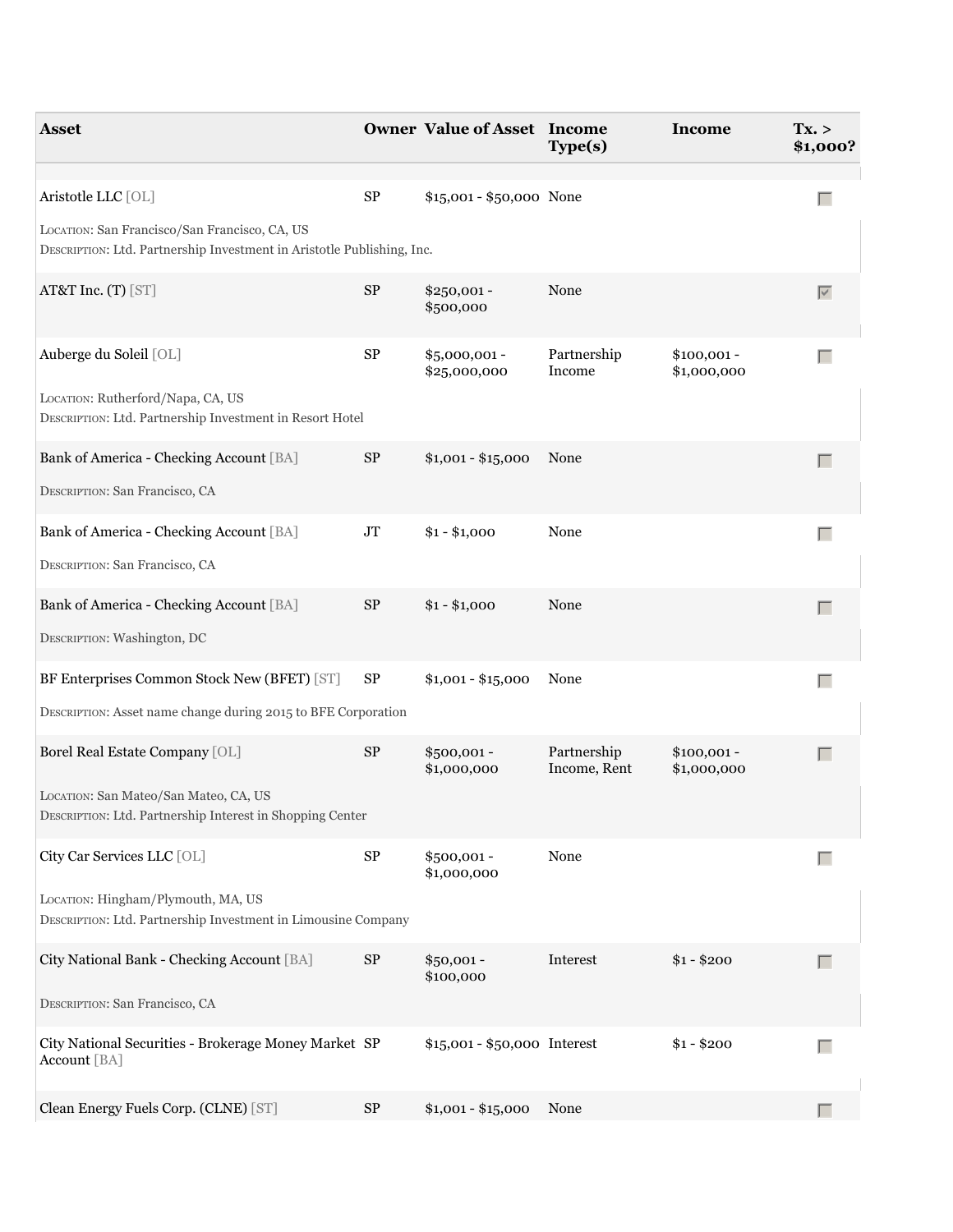| <b>Asset</b>                                                                                                                                                                         |            | <b>Owner Value of Asset Income</b> | Type(s)               | <b>Income</b>            | Tx. ><br>\$1,000? |
|--------------------------------------------------------------------------------------------------------------------------------------------------------------------------------------|------------|------------------------------------|-----------------------|--------------------------|-------------------|
|                                                                                                                                                                                      |            |                                    |                       |                          |                   |
| Comcast Corporation - Class A (CMCSA) [ST]                                                                                                                                           | SP         | \$500,001 -<br>\$1,000,000         | Dividends             | $$5,001 - $15,000$       | Г                 |
| Congressional Credit Union - Checking Account<br>[BA]                                                                                                                                |            | \$15,001 - \$50,000 None           |                       |                          | Г                 |
| DESCRIPTION: Washington, DC                                                                                                                                                          |            |                                    |                       |                          |                   |
| Dropbox, Inc. - Class A (DBX) [ST]                                                                                                                                                   | $\rm SP$   | $$100,001 -$<br>\$250,000          | None                  |                          | $\overline{\vee}$ |
| EDI Associates [OL]                                                                                                                                                                  | $\rm SP$   | $$250,001 -$<br>\$500,000          | Partnership<br>Income | $$50,001 -$<br>\$100,000 | $\Box$            |
| LOCATION: Sonoma/Sonoma, CA, US<br>DESCRIPTION: Ltd. Partnership Investment in El Dorado Hotel                                                                                       |            |                                    |                       |                          |                   |
| Facebook, Inc. - Class A (FB) [ST]                                                                                                                                                   | $\rm SP$   | $$500,001 -$<br>\$1,000,000        | None                  |                          | Г                 |
| Facebook, Inc. - Class A (FB) [OP]                                                                                                                                                   | $\rm SP$   | $$50,001 -$<br>\$100,000           | None                  |                          | $\overline{\vee}$ |
| DESCRIPTION: 20 call options with a strike price of \$150 with an expiration date of 1/17/20 and 30 call options with a strike price of \$140 with an<br>expiration date of 1/17/20. |            |                                    |                       |                          |                   |
| Financial Leasing Services [OL]                                                                                                                                                      | $\rm SP$   | $$100,001 -$<br>\$250,000          | None                  |                          | Г                 |
| LOCATION: San Francisco/San Francisco, CA, US<br><b>DESCRIPTION: Investment Consulting Company</b>                                                                                   |            |                                    |                       |                          |                   |
| Forty-Five Belden Corporation [OL]                                                                                                                                                   | ${\rm SP}$ | $$1,000,001 -$<br>\$5,000,000      | Partnership Loss      | $$50,001 -$<br>\$100,000 | Г                 |
| LOCATION: San Francisco/San Francisco, CA, US<br>DESCRIPTION: Investment Management Company                                                                                          |            |                                    |                       |                          |                   |
| Global Ambassador Concierge LLC [OL]                                                                                                                                                 | ${\rm SP}$ | \$15,001 - \$50,000 None           |                       |                          | Г                 |
| LOCATION: Washington, DC, US<br>DESCRIPTION: Ltd. Partnership Interest in Concierge Services for International Travelers                                                             |            |                                    |                       |                          |                   |
| Interactive Brokers Group, Inc. (IBKR) [ST]                                                                                                                                          | $\rm SP$   | $$250,001 -$<br>\$500,000          | Dividends             | $$1,001 - $2,500$        | П                 |
| Matthews International Mutual Fund [MF]                                                                                                                                              | $\rm SP$   | \$15,001 - \$50,000 Dividends      |                       | $$201 - $1,000$          | Г                 |
| Mojo Networks, Inc. [PS]                                                                                                                                                             | $\rm SP$   | None                               | Capital Loss          | $$5,001 - $15,000$       | $\overline{\vee}$ |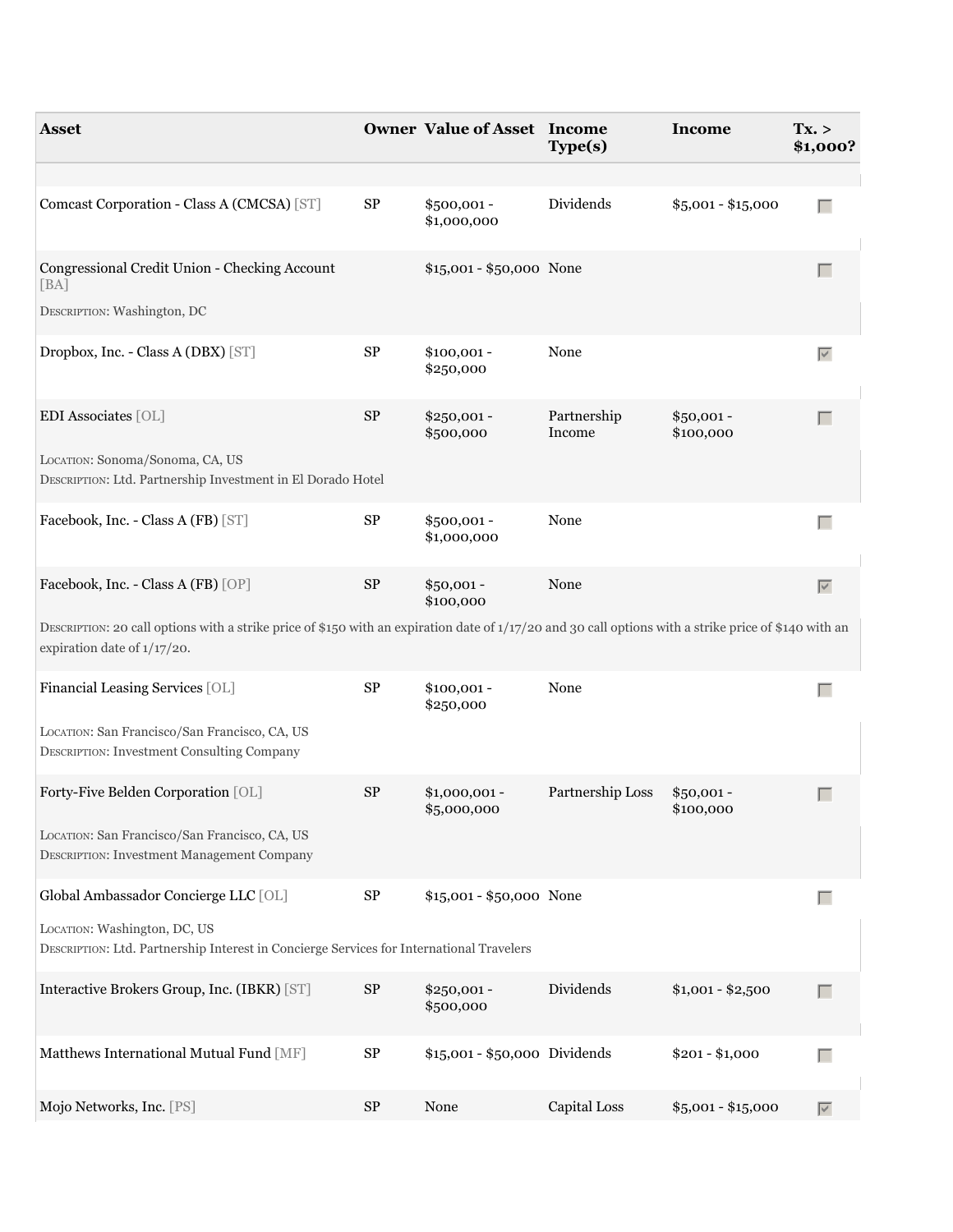| <b>Asset</b>                                                                                                                         |            | <b>Owner Value of Asset Income</b> | Type(s)               | Income                      | Tx. ><br>\$1,000? |
|--------------------------------------------------------------------------------------------------------------------------------------|------------|------------------------------------|-----------------------|-----------------------------|-------------------|
| DESCRIPTION: Mojo Networks, Inc. develops and delivers cloud managed WiFi platform and WiFi access points for enterprises worldwide. |            |                                    |                       |                             |                   |
| Morningstar, Inc. (MORN) [ST]                                                                                                        | ${\rm SP}$ | $$250,001 -$<br>\$500,000          | Dividends             | $$2,501 - $5,000$           | Г                 |
| Mosher Partners LP [OL]<br>LOCATION: Sacramento/Sacramento, CA, US                                                                   | $\rm SP$   | $$250,001 -$<br>\$500,000          | Partnership<br>Income | $$5,001 - $15,000$          | Г                 |
| DESCRIPTION: Undeveloped Residential Real Estate Investment                                                                          |            |                                    |                       |                             |                   |
| Nautilus Leasing Services [OL]                                                                                                       | ${\rm SP}$ | $$50,001 -$<br>\$100,000           | None                  |                             | $\Box$            |
| LOCATION: San Francisco/San Francisco, CA, US<br><b>DESCRIPTION: Container Leasing Company</b>                                       |            |                                    |                       |                             |                   |
| Nine Forty Five Battery LLC [OL]                                                                                                     | $\rm SP$   | \$5,000,001 -<br>\$25,000,000      | Partnership<br>Income | $$100,001 -$<br>\$1,000,000 | Г                 |
| LOCATION: San Francisco/San Francisco, CA, US<br>DESCRIPTION: General Partner in 945 Battery Street Office Building                  |            |                                    |                       |                             |                   |
| Odyssey LLC [OL]                                                                                                                     | SP         | \$15,001 - \$50,000 None           |                       |                             | $\Box$            |
| LOCATION: San Francisco/San Francisco, CA, US<br>DESCRIPTION: Ltd. Partnership Interest in Venture Capital Investment Firm           |            |                                    |                       |                             |                   |
| Piatti Restaurant Company [OL]                                                                                                       | $\rm SP$   | $$1,000,001 -$<br>\$5,000,000      | Partnership<br>Income | $$15,001 -$<br>\$50,000     | $\Box$            |
| LOCATION: Tiburon/Marin, CA, US<br>DESCRIPTION: Ltd. Partnership Investment in Restaurant Company                                    |            |                                    |                       |                             |                   |
| QUALCOMM Incorporated (QCOM) [ST]                                                                                                    | ${\rm SP}$ | $$1,001 - $15,000$                 | Dividends             | $$201 - $1,000$             | E                 |
| Russell Ranch LLC [OL]                                                                                                               | ${\rm SP}$ | $$5,000,001 -$<br>\$25,000,000     | Partnership<br>Income | $$50,001 -$<br>\$100,000    | Г                 |
| LOCATION: Sacramento/Sacramento, CA, US<br>DESCRIPTION: Ltd. Partner in Undeveloped Residential Real Estate Investment               |            |                                    |                       |                             |                   |
| Salesforce.com Inc (CRM) [ST]                                                                                                        | $\rm SP$   | $$1,000,001 -$<br>\$5,000,000      | None                  |                             | <b>College</b>    |
| Sierra Vista Baseline Investors LP [OL]                                                                                              | $\rm SP$   | $$250,001 -$<br>\$500,000          | Partnership<br>Income | $$50,001 -$<br>\$100,000    | Г                 |
| LOCATION: Sacramento/Sacramento, CA, US<br>DESCRIPTION: Ltd. Partnership in Undeveloped Real Estate Investment                       |            |                                    |                       |                             |                   |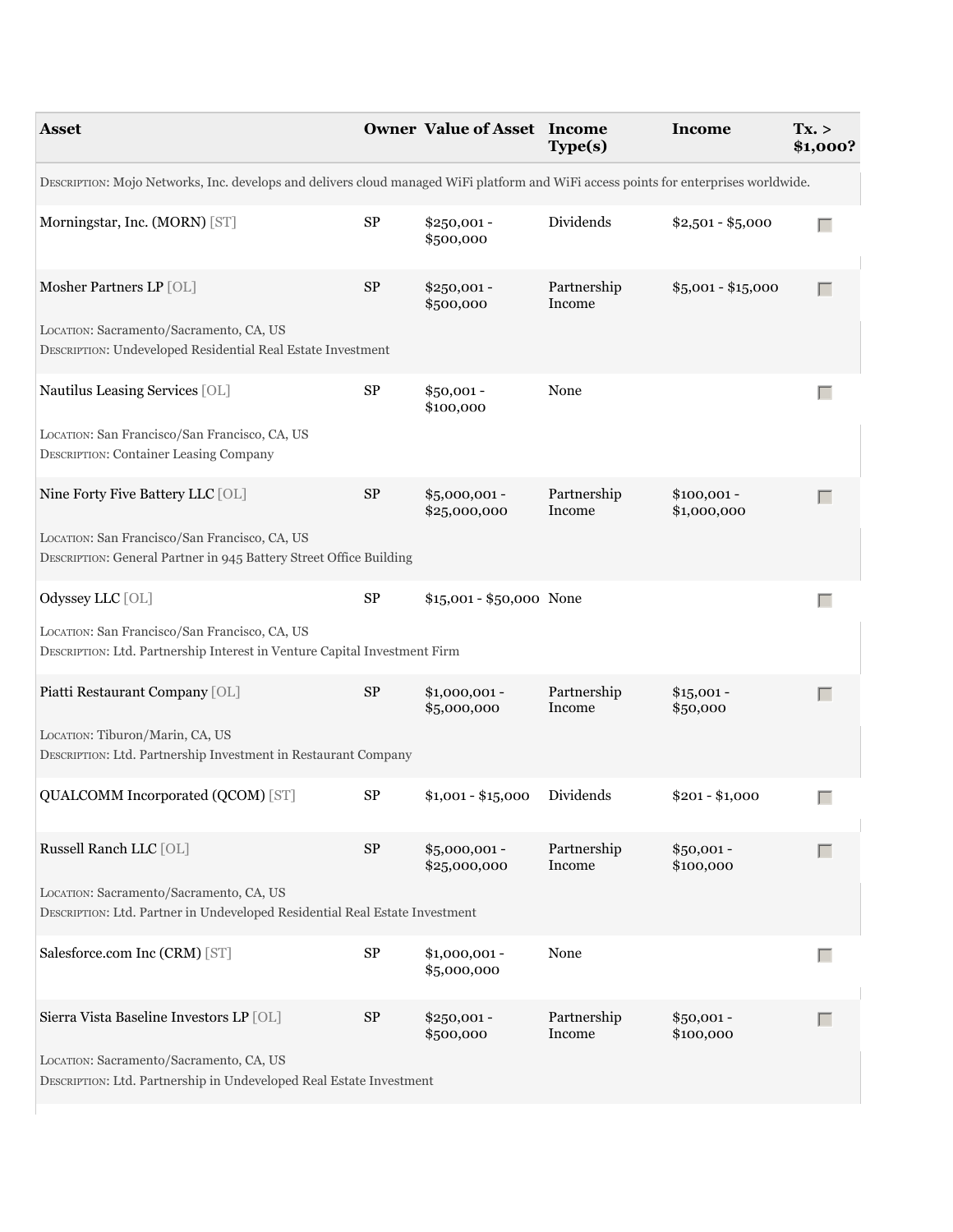| <b>Asset</b>                                                                                                                       |            | <b>Owner Value of Asset Income</b> | Type(s)                   | Income                      | Tx. ><br>\$1,000? |
|------------------------------------------------------------------------------------------------------------------------------------|------------|------------------------------------|---------------------------|-----------------------------|-------------------|
| Square, Inc. Class A (SQ) [ST]                                                                                                     | SP         | $$250,001 -$<br>\$500,000          | None                      |                             |                   |
| Stoneridge LLC [OL]                                                                                                                | ${\rm SP}$ | $$250,001 -$<br>\$500,000          | Partnership Loss          | $$50,001 -$<br>\$100,000    | Г                 |
| LOCATION: Sacramento/Sacramento, CA, US<br>DESCRIPTION: Ltd. Partner in Undeveloped Residential Real Estate Investment             |            |                                    |                           |                             |                   |
| SunEdison, Inc. (SUNE) [ST]                                                                                                        | SP         | $$1 - $1,000$                      | None                      |                             | Г                 |
| Thirteen Hundred One Sansome LLC [OL]                                                                                              | $\rm SP$   | \$5,000,001 -<br>\$25,000,000      | Partnership Loss,<br>Rent | $$100,001 -$<br>\$1,000,000 | Г                 |
| LOCATION: San Francisco/San Francisco, CA, US<br>DESCRIPTION: General Partner in 1301 Sansome Street Office Building               |            |                                    |                           |                             |                   |
| Tripath Technology Inc. Common Stock [PS]                                                                                          | ${\rm SP}$ | $$1 - $1,000$                      | None                      |                             | Г                 |
| DESCRIPTION: Common Stock Not Actively Traded                                                                                      |            |                                    |                           |                             |                   |
| Trivium LLC [OL]                                                                                                                   | ${\rm SP}$ | \$15,001 - \$50,000 None           |                           |                             | Г                 |
| LOCATION: San Francisco/San Francisco, CA, US<br>DESCRIPTION: Ltd. Partnership Investment in E-Business Software Solutions Company |            |                                    |                           |                             |                   |
| Union Bank of California - Checking Account [BA] SP                                                                                |            | $$1 - $1,000$                      | None                      |                             | П                 |
| DESCRIPTION: San Francisco, CA                                                                                                     |            |                                    |                           |                             |                   |
| Union Bank of California - Money Market Account SP<br>[BA]                                                                         |            | $$250,001 -$<br>\$500,000          | Interest                  | $$1 - $200$                 | Г                 |
| DESCRIPTION: San Francisco, CA                                                                                                     |            |                                    |                           |                             |                   |
| Union Bank of California - Pelosi Trust Checking<br>Account [BA]                                                                   | SP         | $$1 - $1,000$                      | None                      |                             | Г                 |
| DESCRIPTION: San Francisco, CA                                                                                                     |            |                                    |                           |                             |                   |
| Visa Inc. (V) [ST]                                                                                                                 | $\rm SP$   | $$5,000,001 -$<br>\$25,000,000     | Dividends                 | $$15,001 -$<br>\$50,000     | $\Box$            |
| Walt Disney Company (DIS) [ST]                                                                                                     | $\rm SP$   | $$1,000,001 -$<br>\$5,000,000      | Dividends                 | $$15,001 -$<br>\$50,000     | Г                 |
| Wells Fargo Bank - Checking Account [BA]                                                                                           | $\rm JT$   | \$15,001 - \$50,000 Interest       |                           | $$1 - $200$                 | Г                 |
| DESCRIPTION: San Francisco, CA                                                                                                     |            |                                    |                           |                             |                   |

\* For the complete list of asset type abbreviations, please visit<https://fd.house.gov/reference/asset-type-codes.aspx>.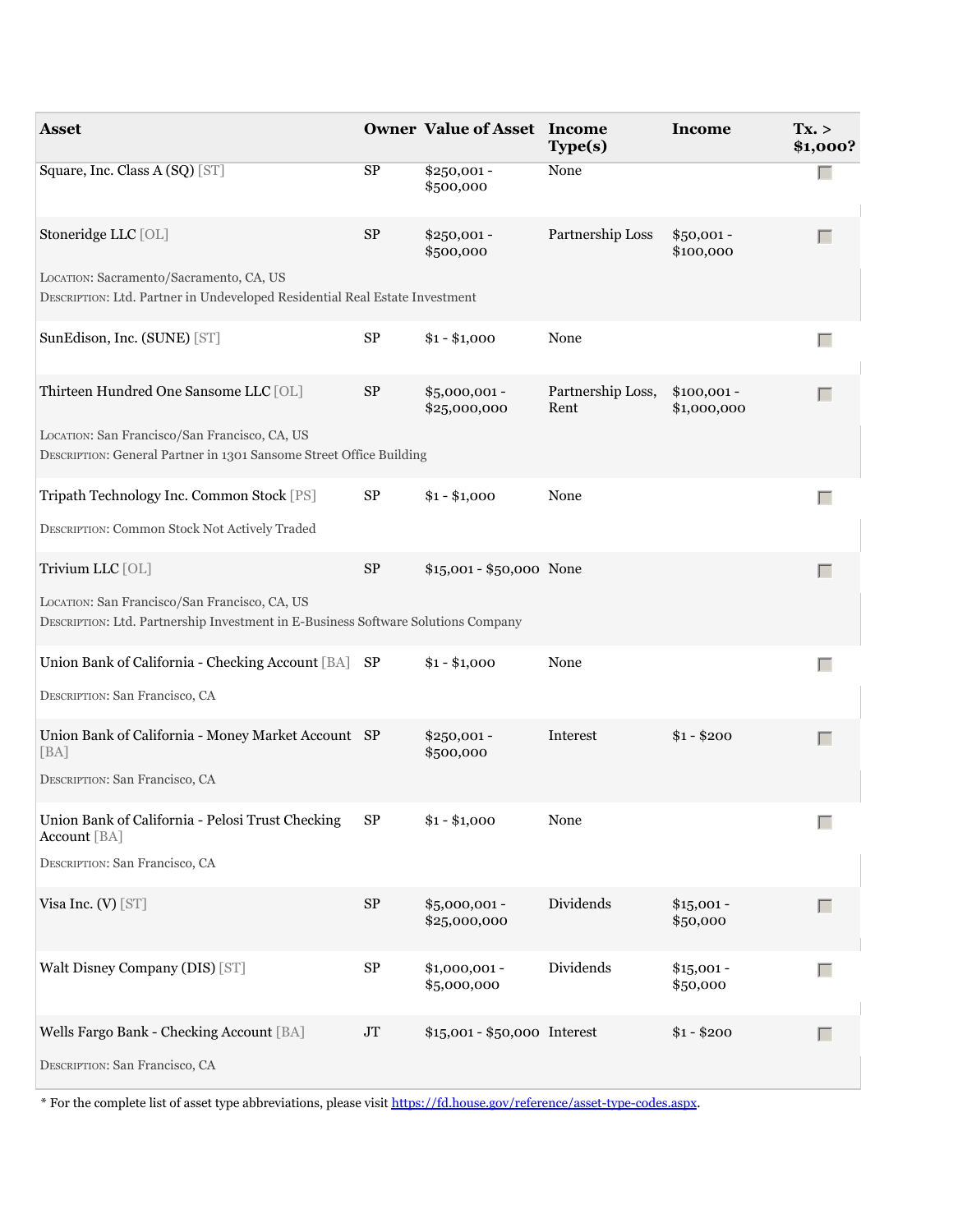# **SCHEDULE B: TRANSACTIONS**

| <b>Asset</b>                                                                                                 | <b>Owner Date</b> |            | <b>Type</b>  | Tx. Amount                    | Cap.<br>Gains ><br>\$200? |
|--------------------------------------------------------------------------------------------------------------|-------------------|------------|--------------|-------------------------------|---------------------------|
| Amazon.com, Inc. (AMZN) [ST]                                                                                 | SP                | 07/27/2018 | $\mathbf{P}$ | $$500,001 -$<br>\$1,000,000   |                           |
| DESCRIPTION: Purchase of 20 call options with a strike price of \$1700 and an expiration date of $1/17/20$ . |                   |            |              |                               |                           |
| Amazon.com, Inc. (AMZN) [ST]                                                                                 | SP                | 10/12/2018 | $\mathbf{P}$ | $$1,000,001 -$<br>\$5,000,000 |                           |
| DESCRIPTION: Purchased 30 call options with a strike price of \$1600 and an expiration date of $1/17/20$ .   |                   |            |              |                               |                           |
| Apple Inc. (AAPL) [ST]                                                                                       | ${\rm SP}$        | 02/2/2018  | $\mathbf{P}$ | $$100,001 -$<br>\$250,000     |                           |
| DESCRIPTION: Purchase of 50 call options with a strike price of \$140 and an expiration date of $9/21/18$ .  |                   |            |              |                               |                           |
| Apple Inc. (AAPL) [ST]                                                                                       | $\rm SP$          | 02/2/2018  | ${\bf P}$    | $$100,001 -$<br>\$250,000     |                           |
| DESCRIPTION: Purchase of 50 call options with a strike price of \$130 and an expiration date of $9/21/18$ .  |                   |            |              |                               |                           |
| Apple Inc. (AAPL) [ST]                                                                                       | ${\rm SP}$        | 09/11/2018 | $\mathbf{P}$ | \$500,001-<br>\$1,000,000     |                           |
| DESCRIPTION: Purchased 100 call options with a strike price of \$145 and an expiration date of 6/19/20.      |                   |            |              |                               |                           |
| Apple Inc. (AAPL) [ST]                                                                                       | ${\rm SP}$        | 09/20/2018 | $\mathbf{P}$ | $$500,001 -$<br>\$1,000,000   |                           |
| DESCRIPTION: Exercised 50 call options (5,000 shares) expiring $9/21/18$ at a strike price of \$130.         |                   |            |              |                               |                           |
| Apple Inc. (AAPL) [ST]                                                                                       | SP                | 09/20/2018 | $\mathbf{P}$ | \$500,001-<br>\$1,000,000     |                           |
| DESCRIPTION: Exercised 50 call options (5,000 shares) expiring $9/21/18$ at a strike price of \$140.         |                   |            |              |                               |                           |
| AT&T Inc. (T) [ST]                                                                                           | SP                | 10/24/2018 | $\mathbf{P}$ | $$250,001 -$<br>\$500,000     |                           |
| DESCRIPTION: Purchased 10,000 shares.                                                                        |                   |            |              |                               |                           |
| Dropbox, Inc. - Class A (DBX) [ST]                                                                           | ${\rm SP}$        | 03/27/2018 | $\mathbf{P}$ | $$250,001 -$<br>\$500,000     |                           |
| DESCRIPTION: Purchase of 10,000 Shares                                                                       |                   |            |              |                               |                           |
| Facebook, Inc. - Class A (FB) [ST]                                                                           | ${\rm SP}$        | 07/27/2018 | $\, {\bf P}$ | $$50,001 -$<br>\$100,000      |                           |
| DESCRIPTION: Purchase of 20 call options with a strike price of \$150 and an expiration date of $1/17/20$ .  |                   |            |              |                               |                           |
| Facebook, Inc. - Class A (FB) [ST]                                                                           | ${\rm SP}$        | 10/9/2018  | $\mathbf{P}$ | $$100,001 -$<br>\$250,000     |                           |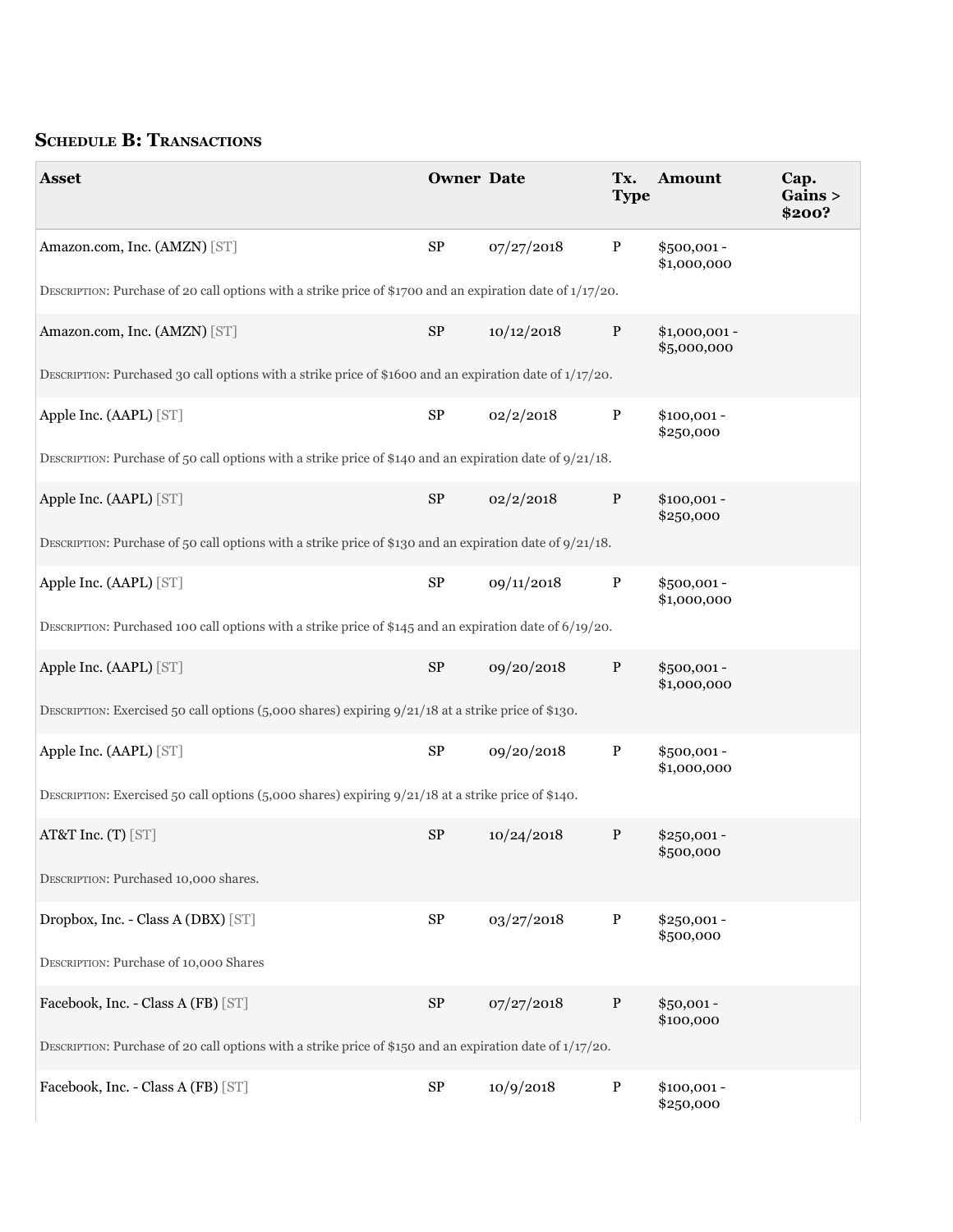| <b>Asset</b>                                                                                                                                                  | <b>Owner Date</b> |            | Tx.<br><b>Type</b> | <b>Amount</b>      | Cap.<br>Gains ><br>\$200? |
|---------------------------------------------------------------------------------------------------------------------------------------------------------------|-------------------|------------|--------------------|--------------------|---------------------------|
| DESCRIPTION: Purchased 30 call options with a strike price of \$140 and an expiration date of $1/17/20$ .                                                     |                   |            |                    |                    |                           |
| Mojo Networks, Inc. [PS]                                                                                                                                      | SP                | 08/23/2018 | S                  | $$1,001 - $15,000$ | Г                         |
| <b>LOCATION: US</b><br>DESCRIPTION: Final cash distribution for preferred shares held resulting from Arista Networks, Inc. acquisition of Mojo Networks, Inc. |                   |            |                    |                    |                           |

DESCRIPTION: Final cash distribution for preferred shares held resulting from Arista Networks, Inc. acquisition of Mojo Networks, Inc.

\* For the complete list of asset type abbreviations, please visit<https://fd.house.gov/reference/asset-type-codes.aspx>.

## **ScHeDuLe c: earneD income**

| <b>Source</b>                     | <b>Type</b>           | <b>Amount</b> |
|-----------------------------------|-----------------------|---------------|
| <b>Financial Leasing Services</b> | Spouse Salary         | N/A           |
| <b>Fairfield Associates</b>       | Spouse Management Fee | N/A           |
| 45 Belden Corporation             | Spouse Management Fee | N/A           |

## **ScHeDuLe D: LiabiLitieS**

|           | <b>Owner Creditor</b>     | Date Incurred Type |                                                               | Amount of<br>Liability          |
|-----------|---------------------------|--------------------|---------------------------------------------------------------|---------------------------------|
| <b>JT</b> | Union Bank of California  | September 2016     | Mortgage on 11 Zinfandel Lane, St.<br>Helena, CA              | $$5,000,001 -$<br>\$2,5,000,000 |
| <b>SP</b> | Union Bank of California  | December 2017      | Mortgage on 45 Belden Place, San<br>Francisco, CA             | $$1,000,001 -$<br>\$5,000,000   |
| <b>SP</b> | Wells Fargo Bank          | June 2017          | Mortgage on 25 Point Lobos Avenue, San<br>Francisco, CA       | $$1,000,001 -$<br>\$5,000,000   |
| <b>SP</b> | Union Bank of California  | <b>July 2002</b>   | Equity Line of Credit on 11 Zinfandel<br>Lane, St. Helena, CA | $$500,001 -$<br>\$1,000,000     |
| <b>SP</b> | <b>City National Bank</b> | <b>July 2011</b>   | Brokerage Collateral Loan                                     | $$1,000,001 -$<br>\$5,000,000   |
| <b>JT</b> | Union Bank of California  | September 2007     | Mortgage on 2640 Broadway, San<br>Francisco, CA               | $$5,000,001 -$<br>\$2,5,000,000 |
| <b>SP</b> | <b>Bank of America</b>    | November 2006      | Mortgage on 3030 K Street, Washington,<br>DC                  | $$1,000,001 -$<br>\$5,000,000   |
| <b>SP</b> | <b>Bank of America</b>    | January 2003       | Equity Line of Credit on 3030 K Street,<br>Washington, DC     | $$100,001 -$<br>\$250,000       |
| <b>JT</b> | Union Bank of California  | December 2012      | Equity Line of Credit on 2640 Broadway,<br>San Francisco, CA  | \$500,001 -<br>\$1,000,000      |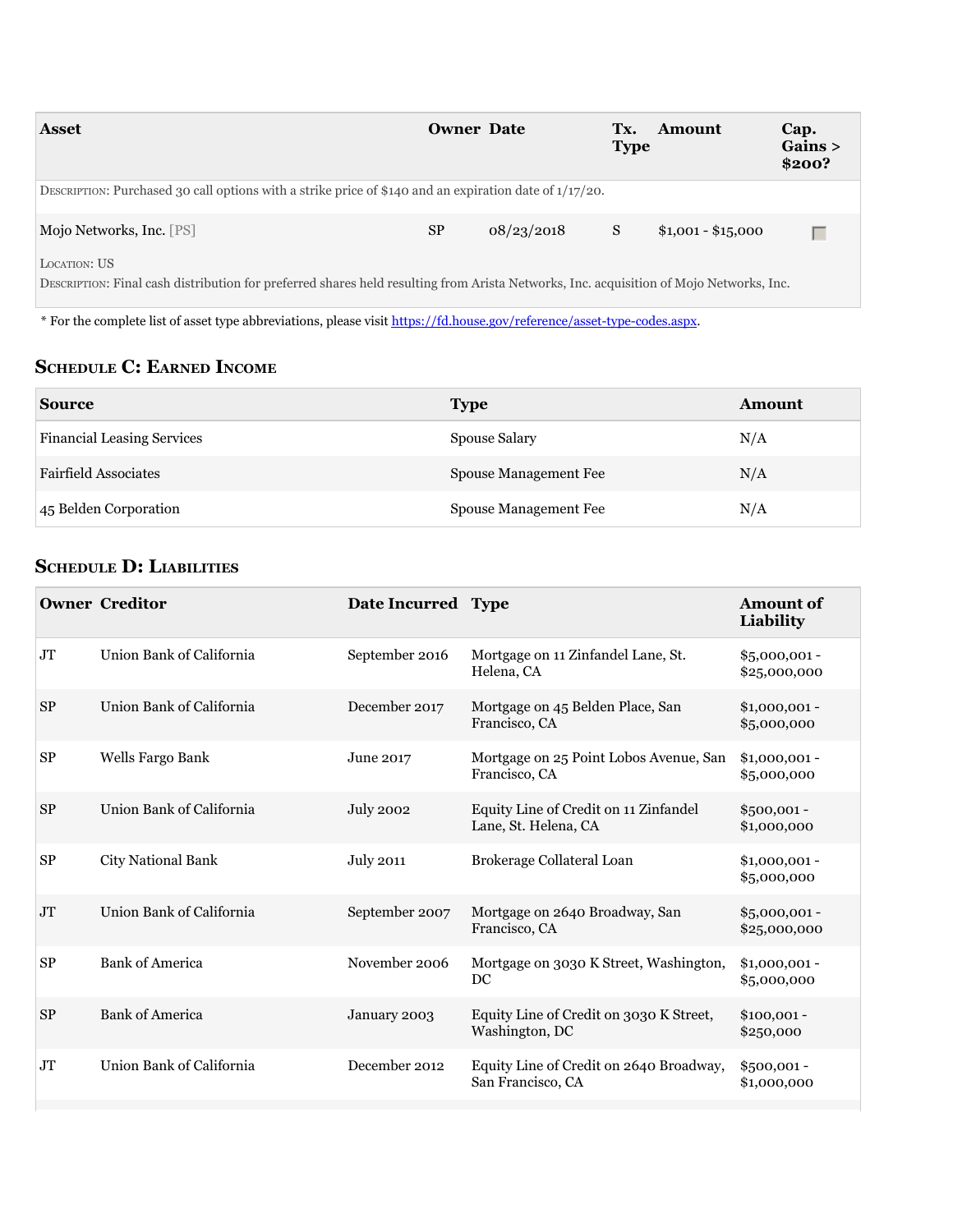|           | <b>Owner Creditor</b>           | Date Incurred Type |                                      | <b>Amount of</b><br>Liability  |
|-----------|---------------------------------|--------------------|--------------------------------------|--------------------------------|
| <b>SP</b> | <b>City National Securities</b> | Ongoing            | Brokerage Margin Account             | $$5,000,001 -$<br>\$25,000,000 |
| <b>SP</b> | Barclays Bank                   | October 2014       | US Airways MasterCard Revolving Line | $$15,001 - $50,000$            |

# **SCHEDULE E: POSITIONS**

| <b>Position</b>                     | <b>Name of Organization</b>                           |
|-------------------------------------|-------------------------------------------------------|
| CFO & Secretary                     | The Paul & Nancy Pelosi Charitable Foundation         |
| Honorary Advisory Board             | The Women & Politics Institute at American University |
| Congressional Advisory Board        | <b>International Women's Democracy Center</b>         |
| Trustee                             | United States Botanic Garden                          |
| Board of Trustees Member Ex Officio | Kennedy Center                                        |
| Honorary Board of Advisors          | Lead America                                          |
| Honorary Board of Advisors          | National Student Leadership Foundation                |
| Honorary Member                     | Wheelchair Foundation                                 |
| Honorary Board Member               | National Women's History Museum                       |
| Distinguished Board Member          | National Organization of Italian American Women       |
| <b>Board of Advisors</b>            | Close Up Foundation                                   |
| Member of Board of Directors        | National First Ladies' Library                        |

#### **ScHeDuLe f: agreementS**

None disclosed.

### **SCHEDULE G: GIFTS**

None disclosed.

## **ScHeDuLe H: traveL PaymentS anD reimburSementS**

None disclosed.

## **ScHeDuLe i: PaymentS maDe to cHarity in Lieu of Honoraria**

None disclosed.

## **excLuSionS of SPouSe, DePenDent, or truSt information**